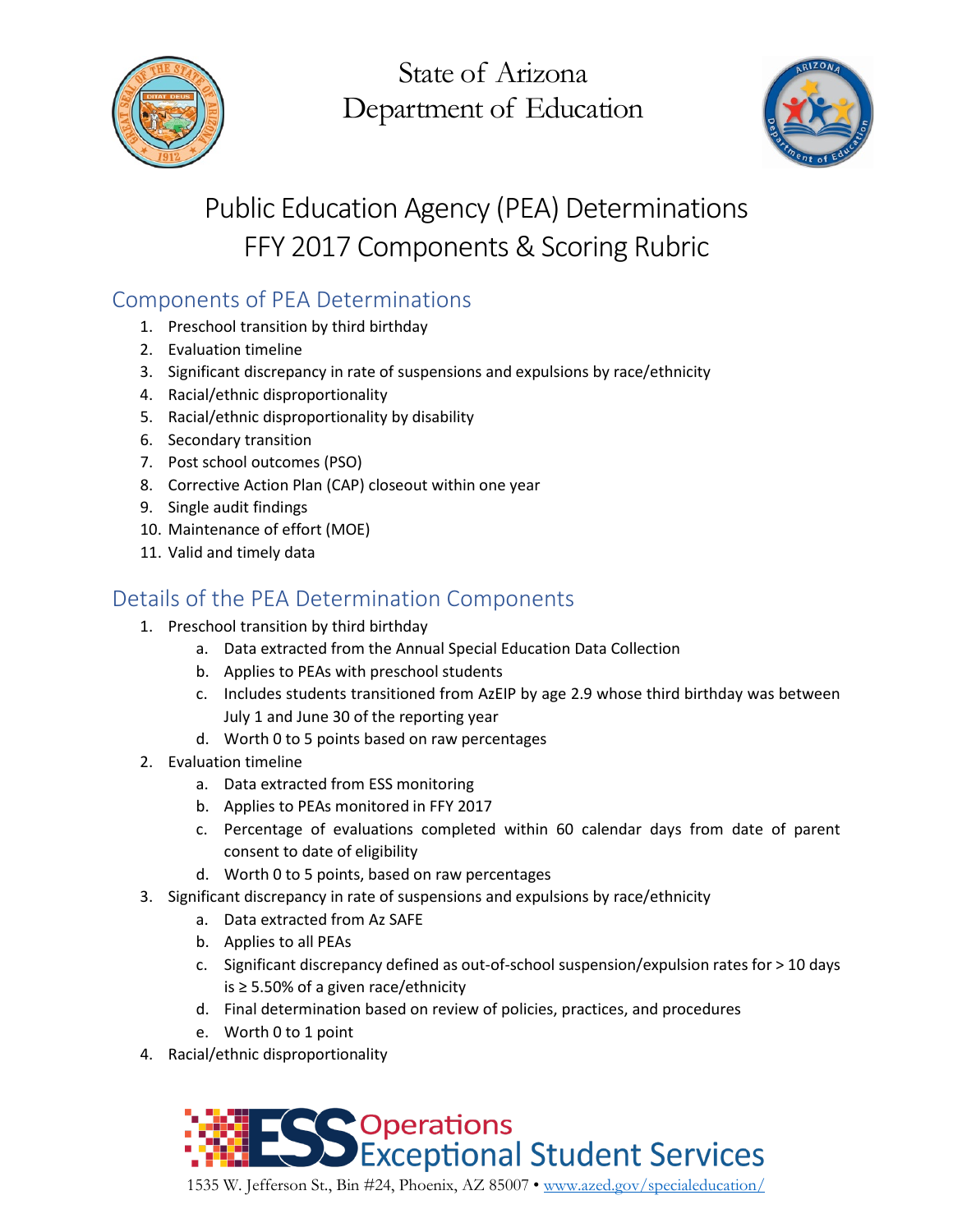- a. Data extracted from October 1 child count
- b. Applies to all PEAs
- c. Weighted Risk Ratio flags PEAs with disproportionality
- d. Final determination based on review of policies, practices, and procedures
- e. Worth 0 to 1 point
- 5. Racial/ethnic disproportionality by disability
	- a. Data extracted from October 1 child count
	- b. Applies to all PEAs
	- c. Weighted Risk Ratio flags PEAs with disproportionality
	- d. Final determination based on review of policies, practices, and procedures
	- e. Worth 0 to 1 point
- 6. Secondary transition
	- a. Data extracted from ESS monitoring
	- b. Applies to PEAs monitored in FFY 2017
	- c. Percentage of students aged 16 and above with IEPs that included all eight components for secondary transition
	- d. Worth 0 to 5 points, based on raw percentages
- 7. Post school outcomes (PSO)
	- a. Data extracted from Post School Outcomes (PSO) Survey
	- b. Applies to PEAs with students who exited school in FFY 2016
	- c. Participation in PSO Survey in designated year, when applicable
	- d. Worth 0 to 1 point
- 8. Corrective Action Plan (CAP) closeout within one year
	- a. Data extracted from ESS monitoring
	- b. Applies to PEAs monitored in FFY 2017
	- c. Calculated in calendar days from date of written notification of noncompliance
	- d. Worth 0 or 3 points
- 9. Single audit findings (currently inactive due to transition of functional unit)
	- a. Data extracted from Grants Management
	- b. Applies to PEAs with FFY 2015 single audit findings under IDEA
	- c. FFY 2017 single audit finding resolved by September 30, 2018
	- d. Worth 0 to 1 point
- 10. Maintenance of effort (MOE) (currently inactive due to transition of functional unit)
	- a. Data extracted from ESS Funding Unit
	- b. Applies to PEAs with FFY 2016 MOE issues
	- c. PEA responds to ADE notification within given timeline
	- d. FFY 2017 MOE issue resolved by end of FFY 2018
	- e. Worth 0 to 2 points
- 11. Valid and timely data
	- a. Applies to all PEAs
	- b. Submission of valid and timely data based on four elements:
		- i. Annual Special Education Data Collection
		- ii. October 1 Child Count Verification